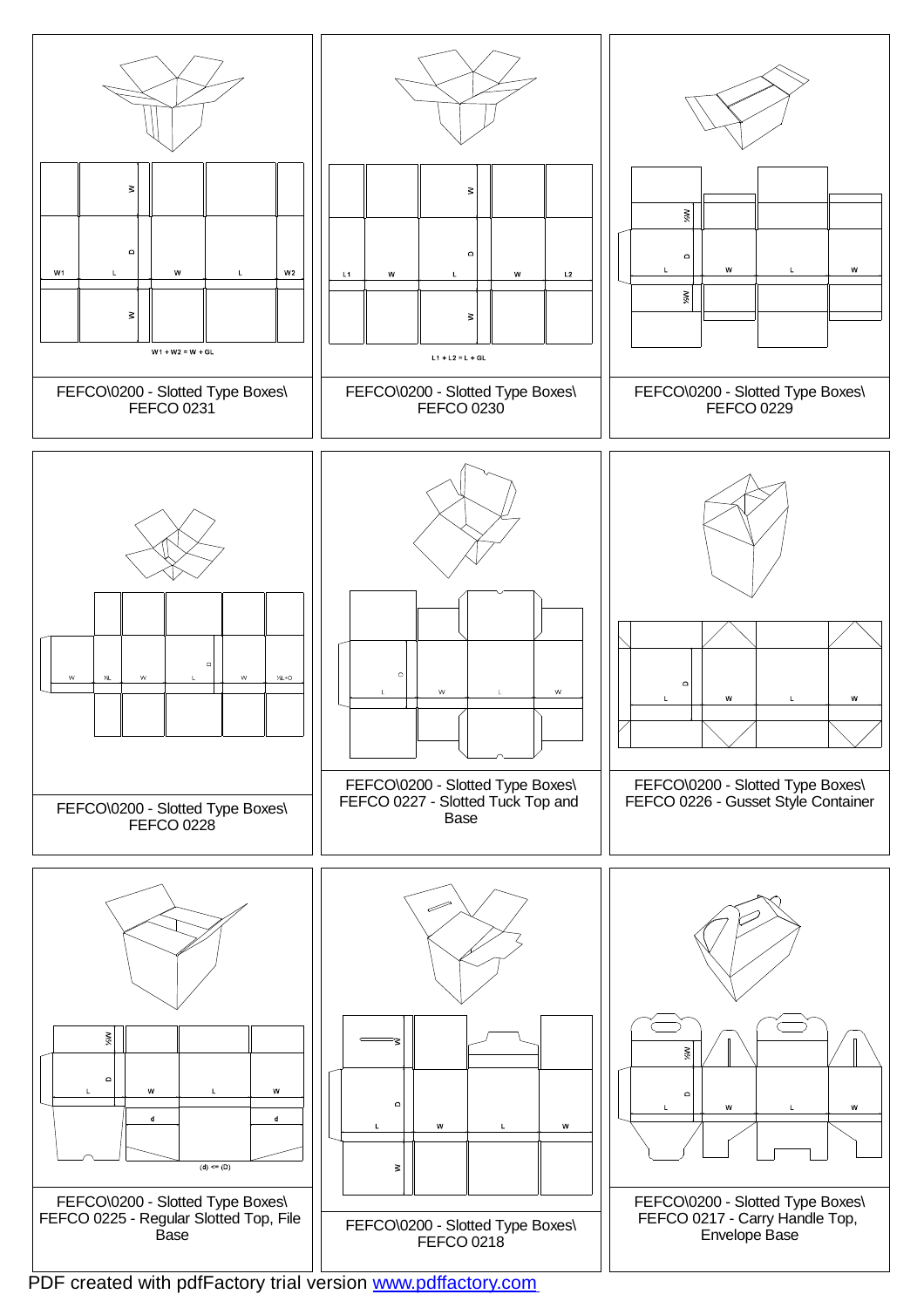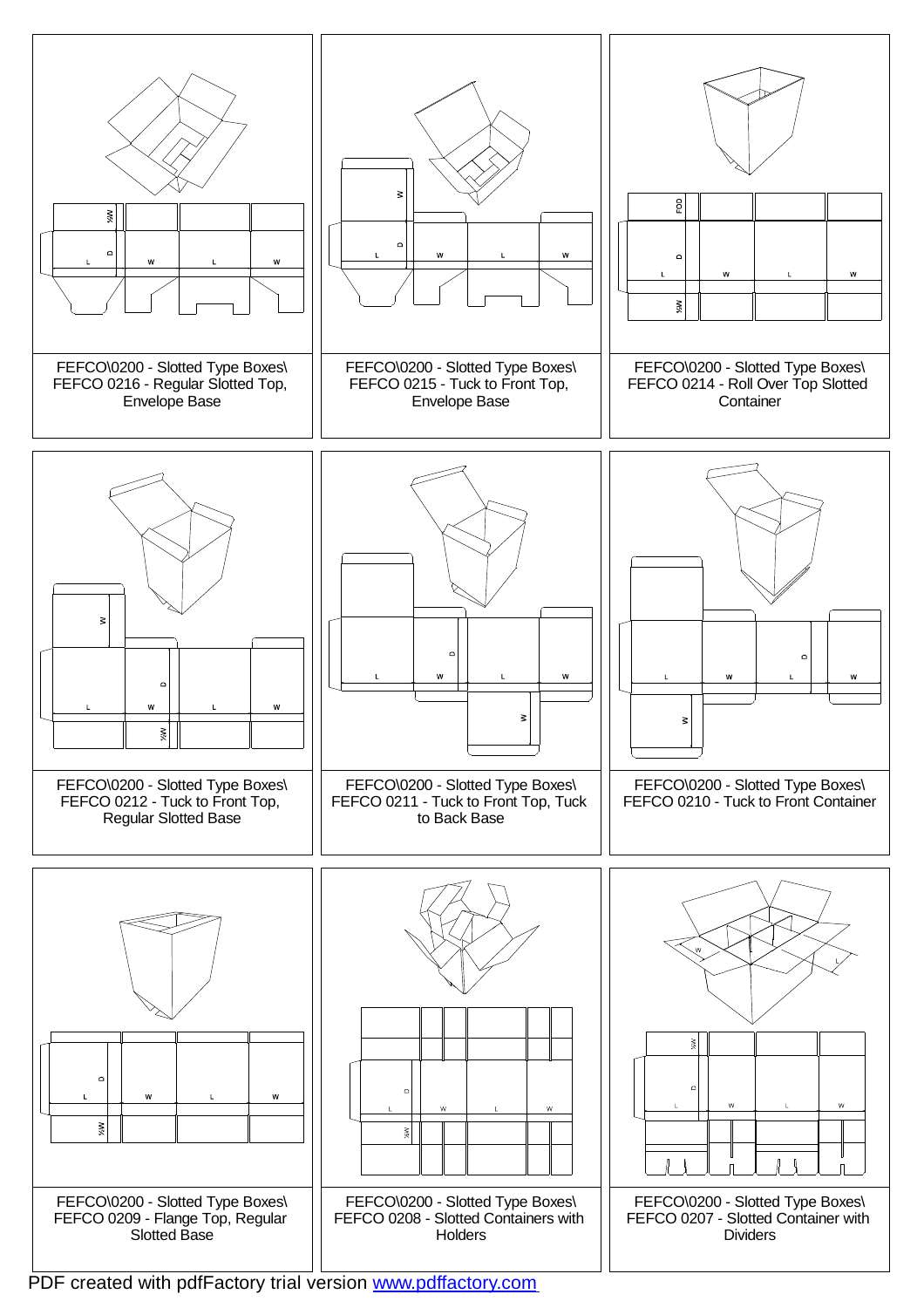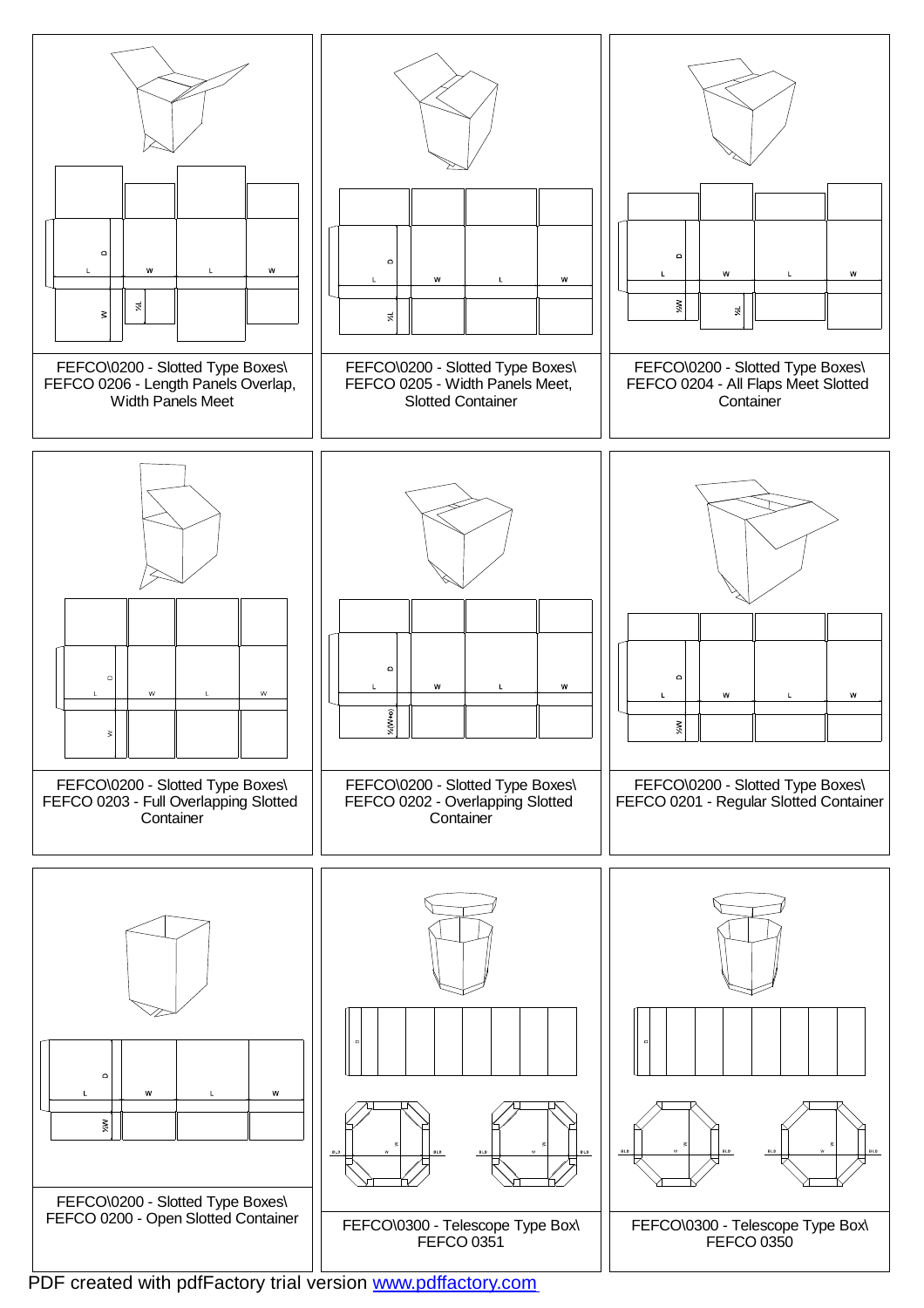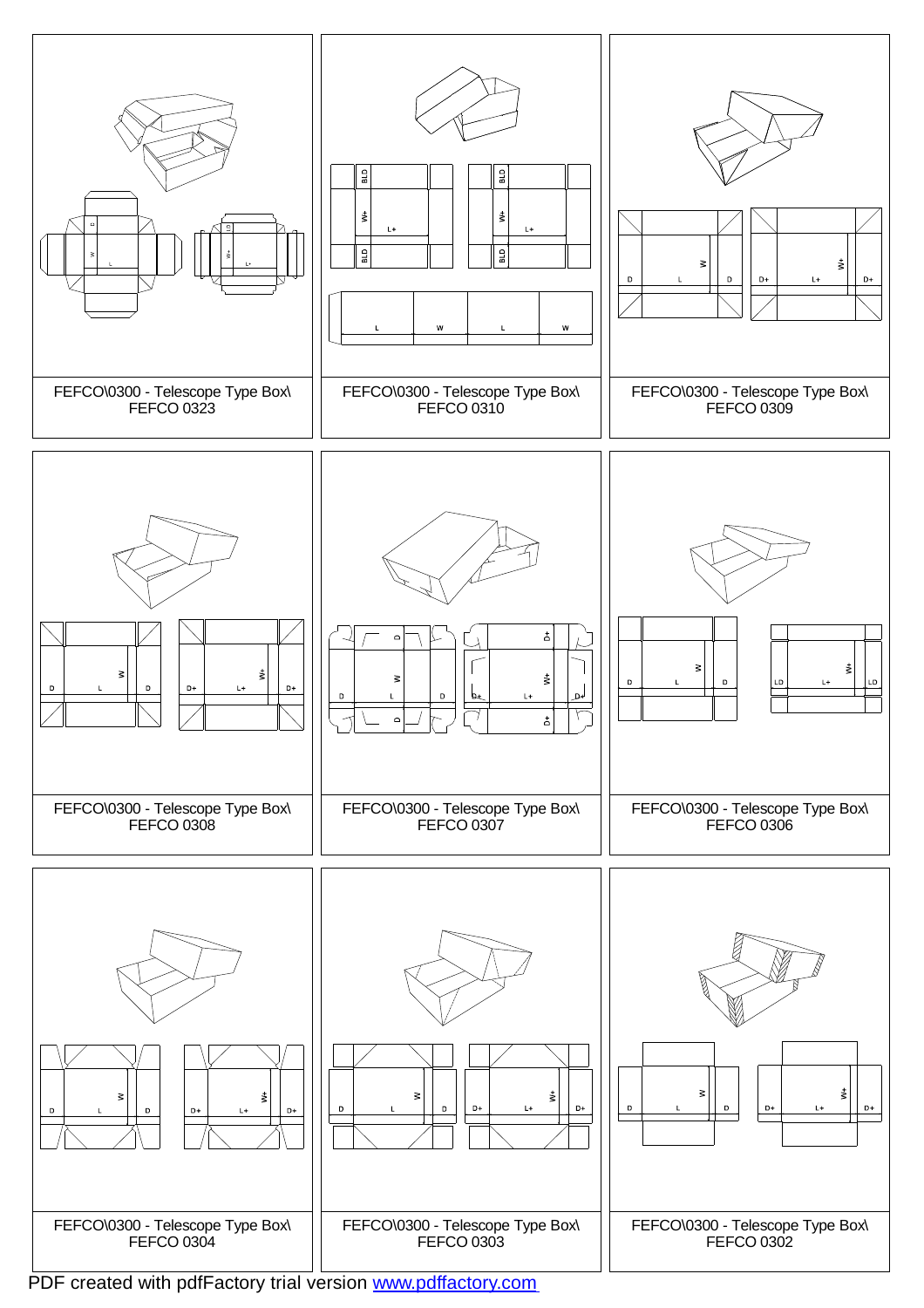![](_page_4_Figure_0.jpeg)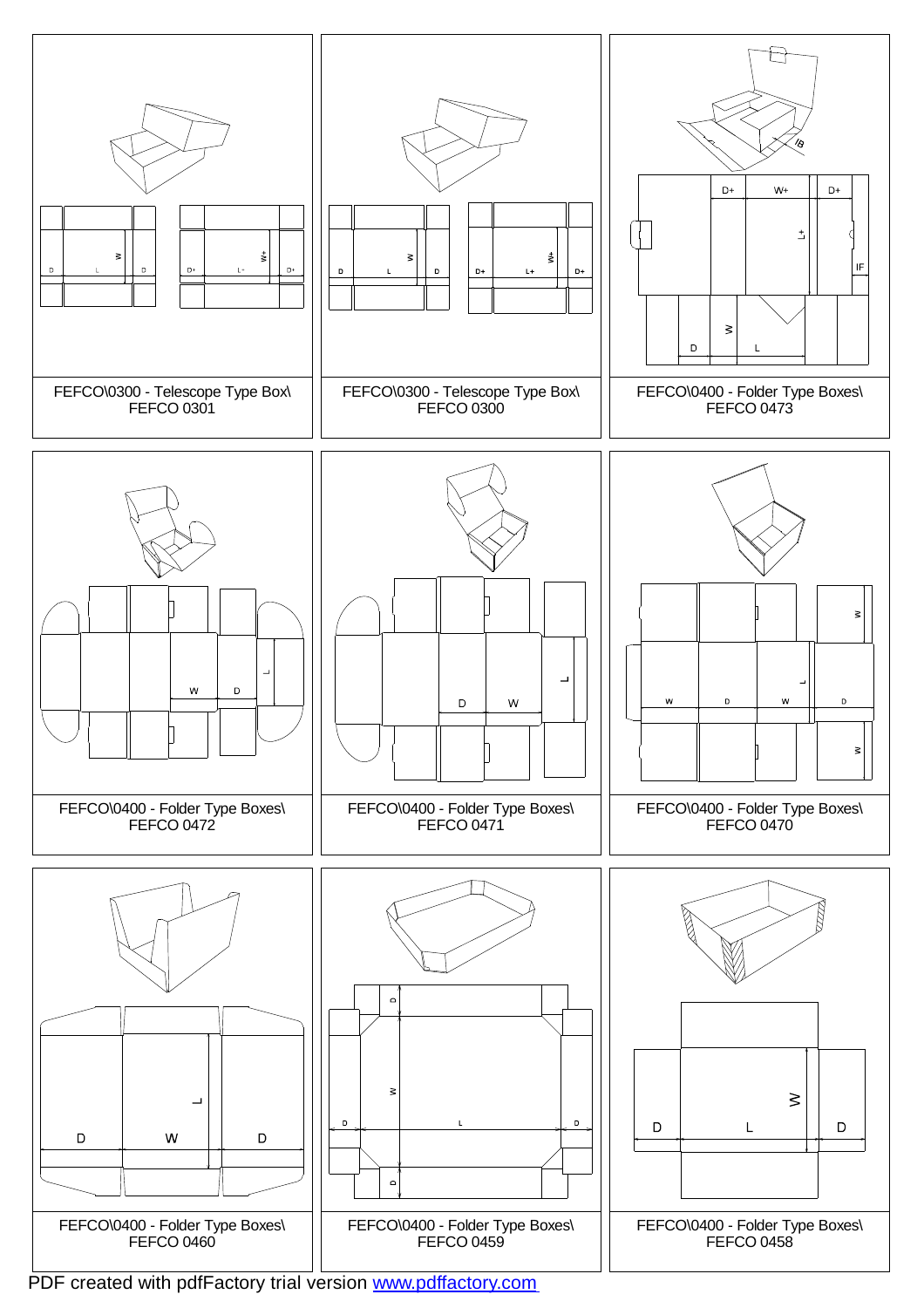![](_page_5_Figure_0.jpeg)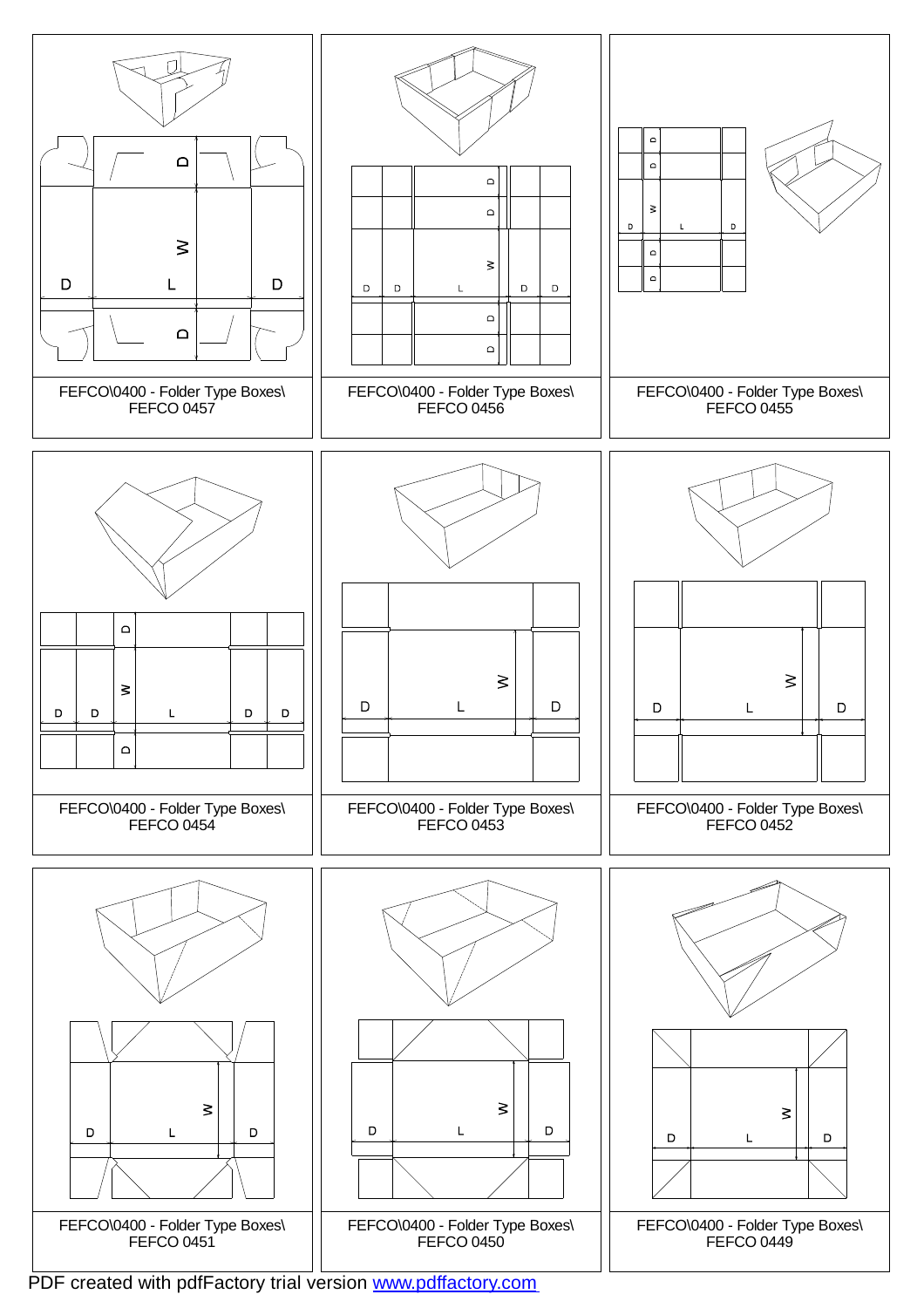![](_page_6_Figure_0.jpeg)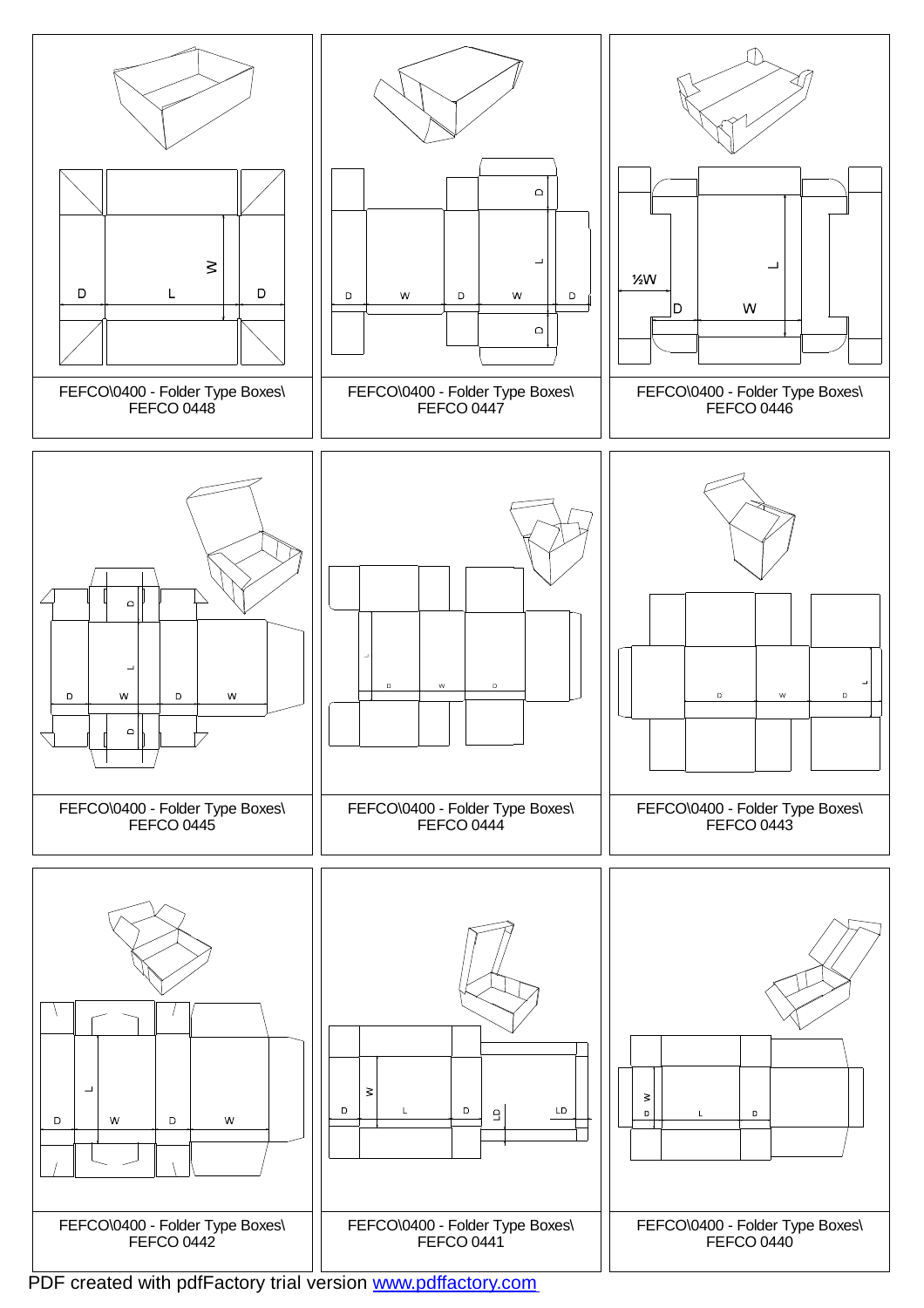![](_page_7_Figure_0.jpeg)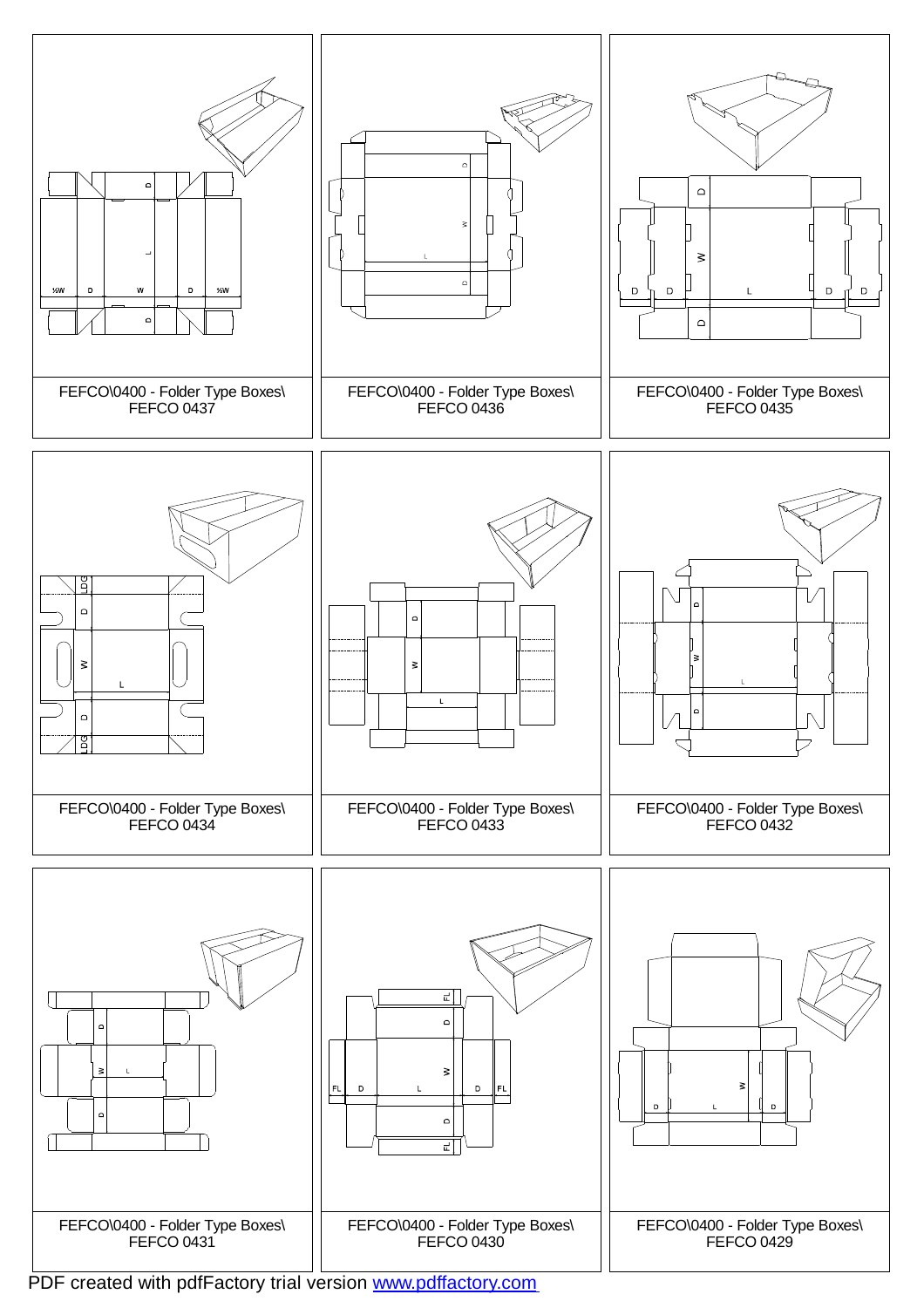![](_page_8_Figure_0.jpeg)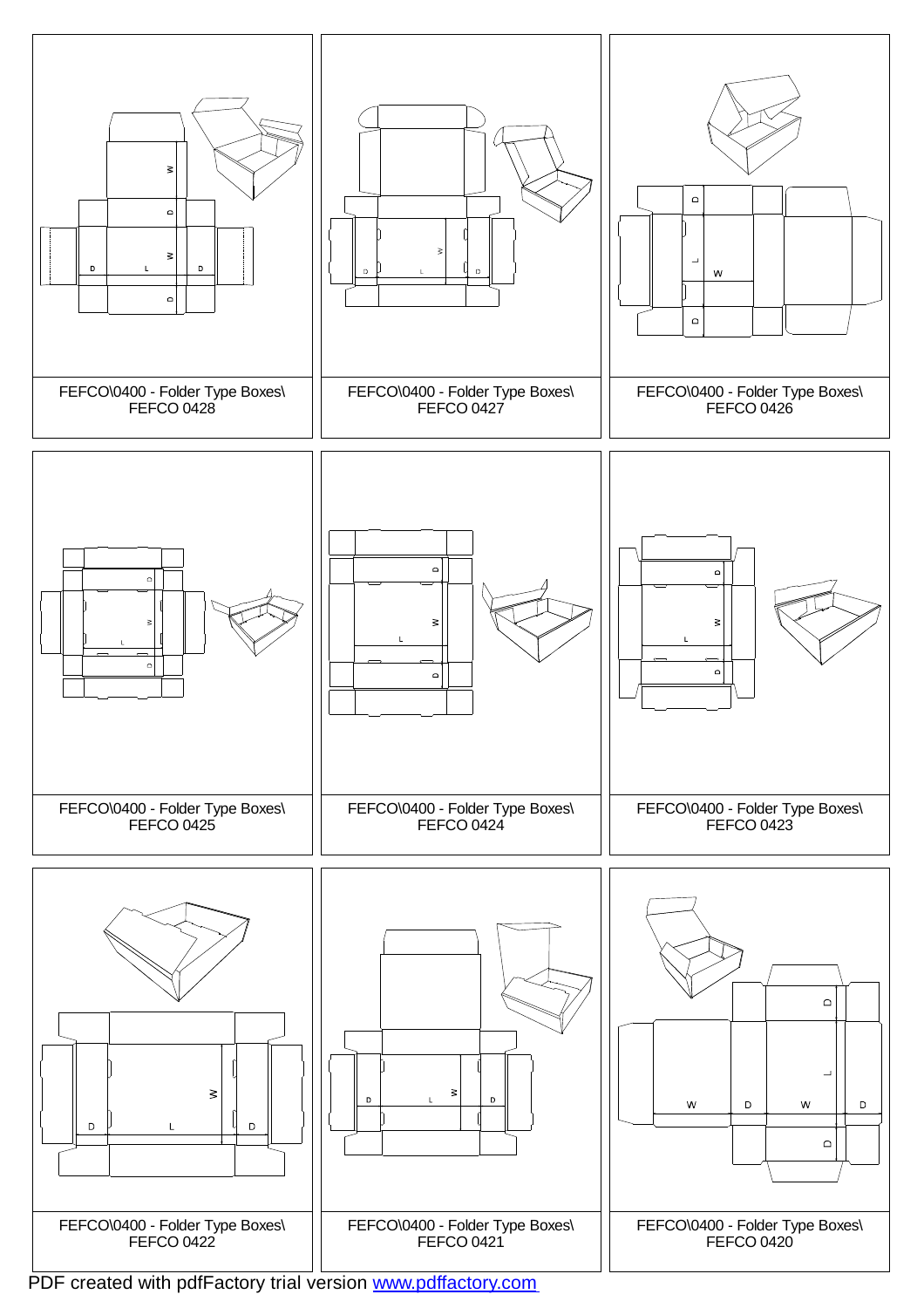![](_page_9_Figure_0.jpeg)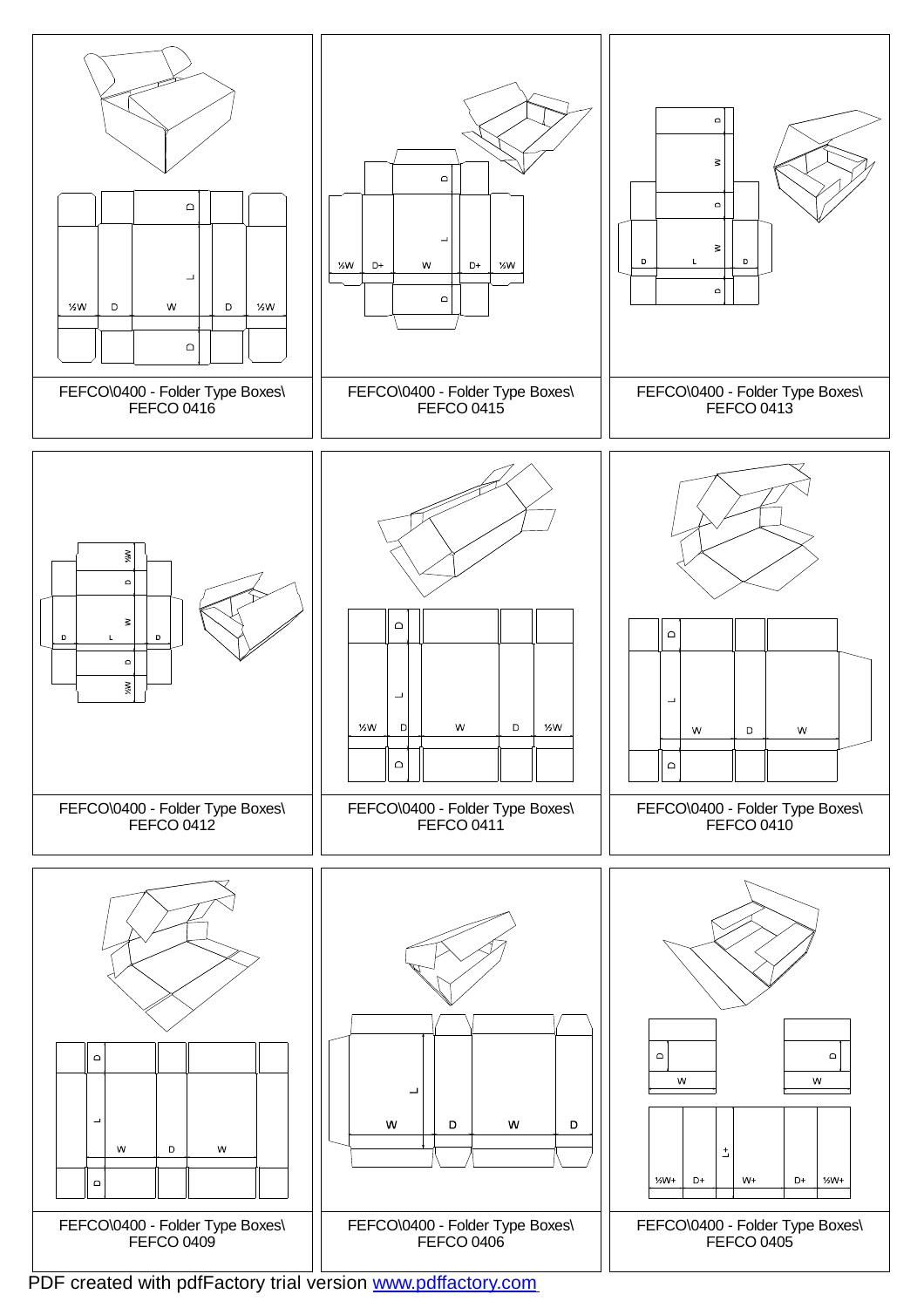![](_page_10_Figure_0.jpeg)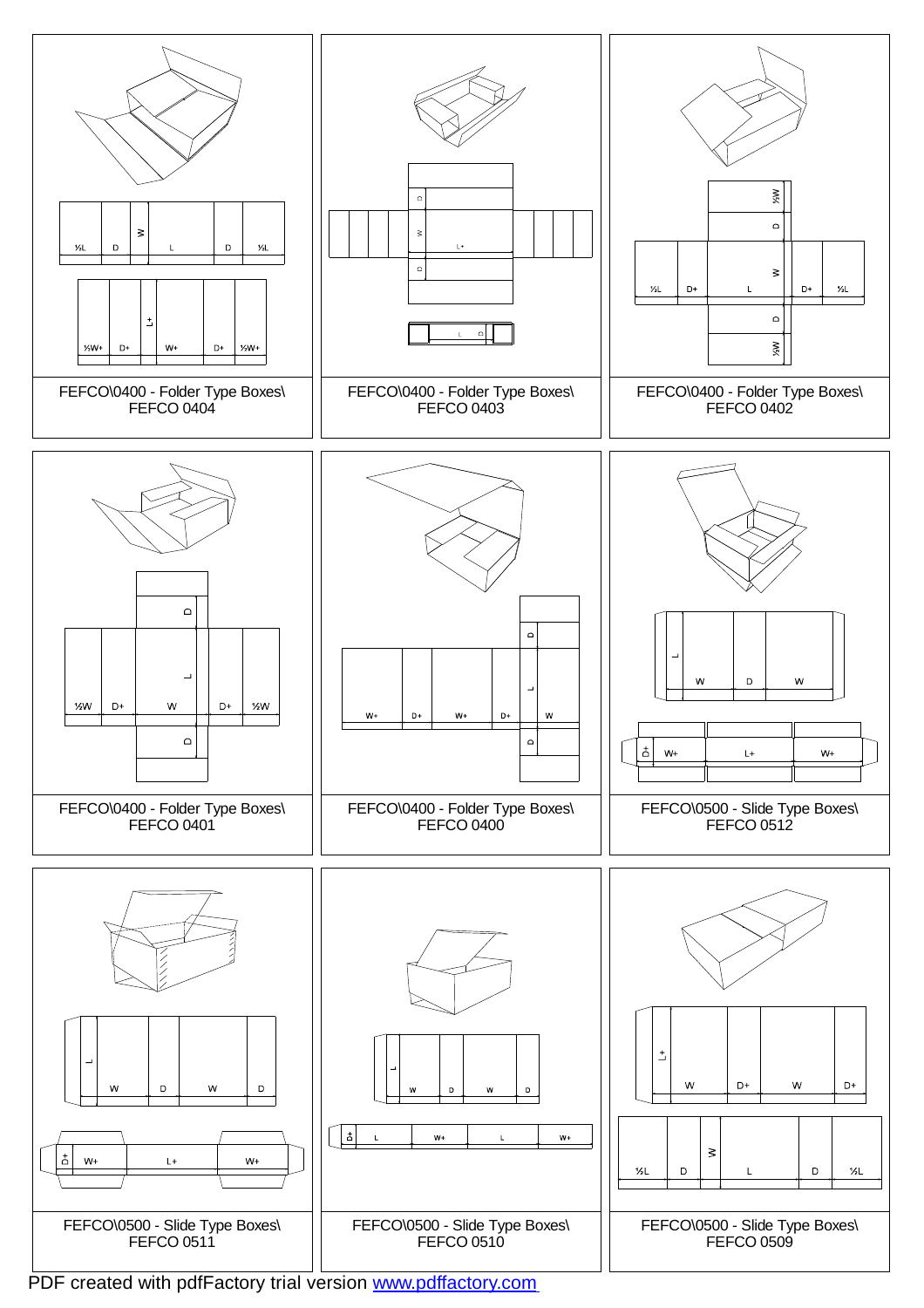![](_page_11_Figure_0.jpeg)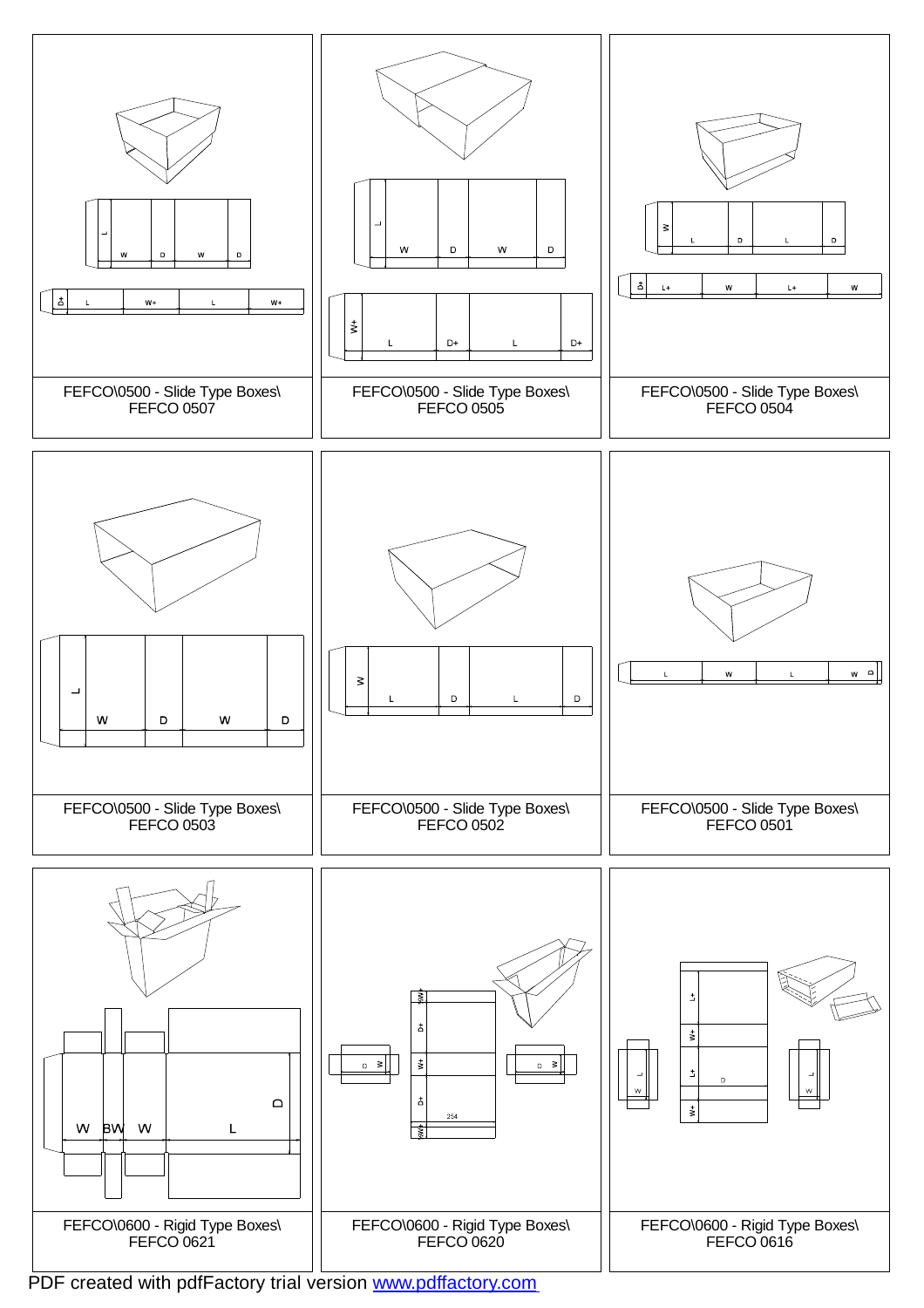![](_page_12_Figure_0.jpeg)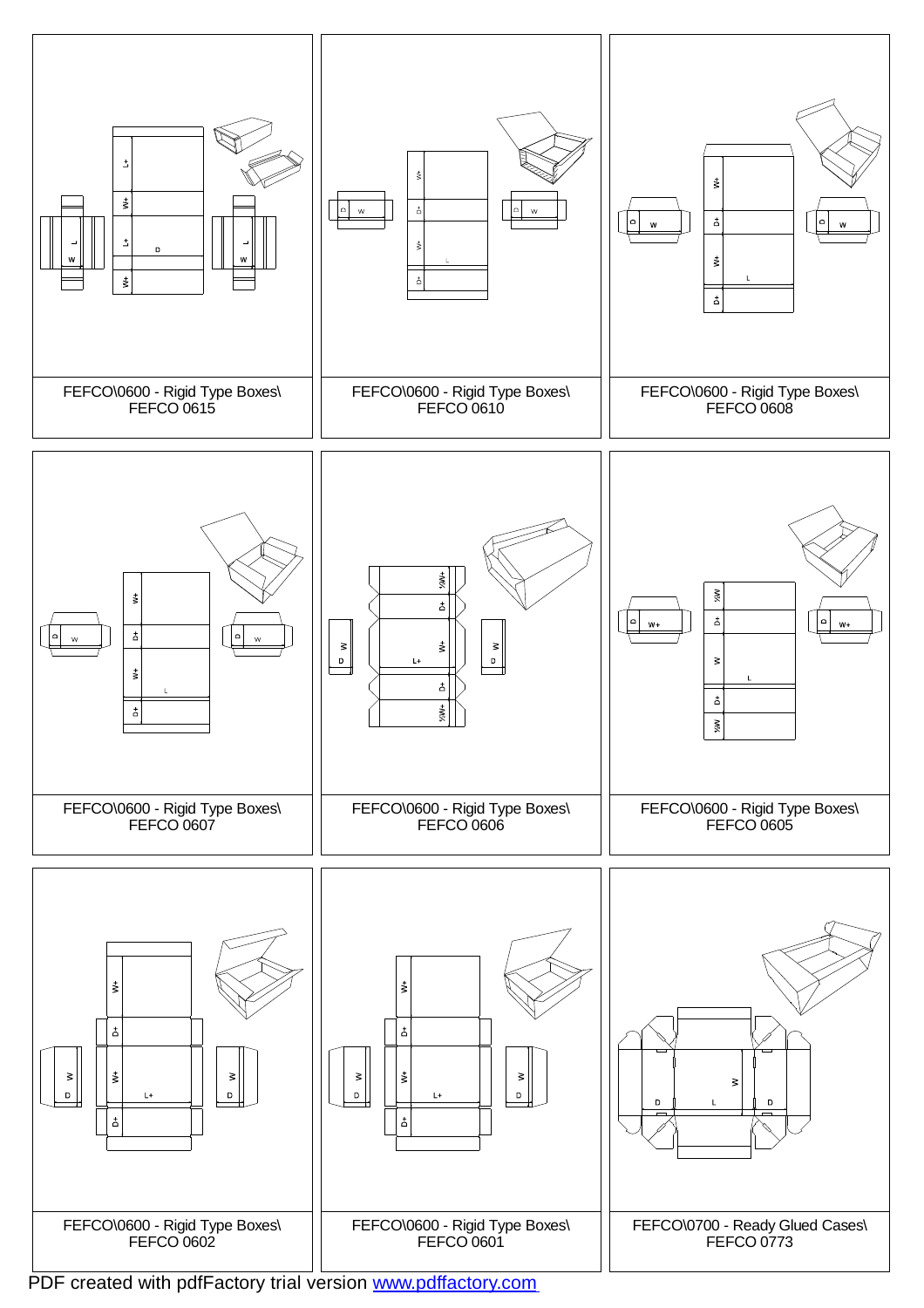![](_page_13_Figure_0.jpeg)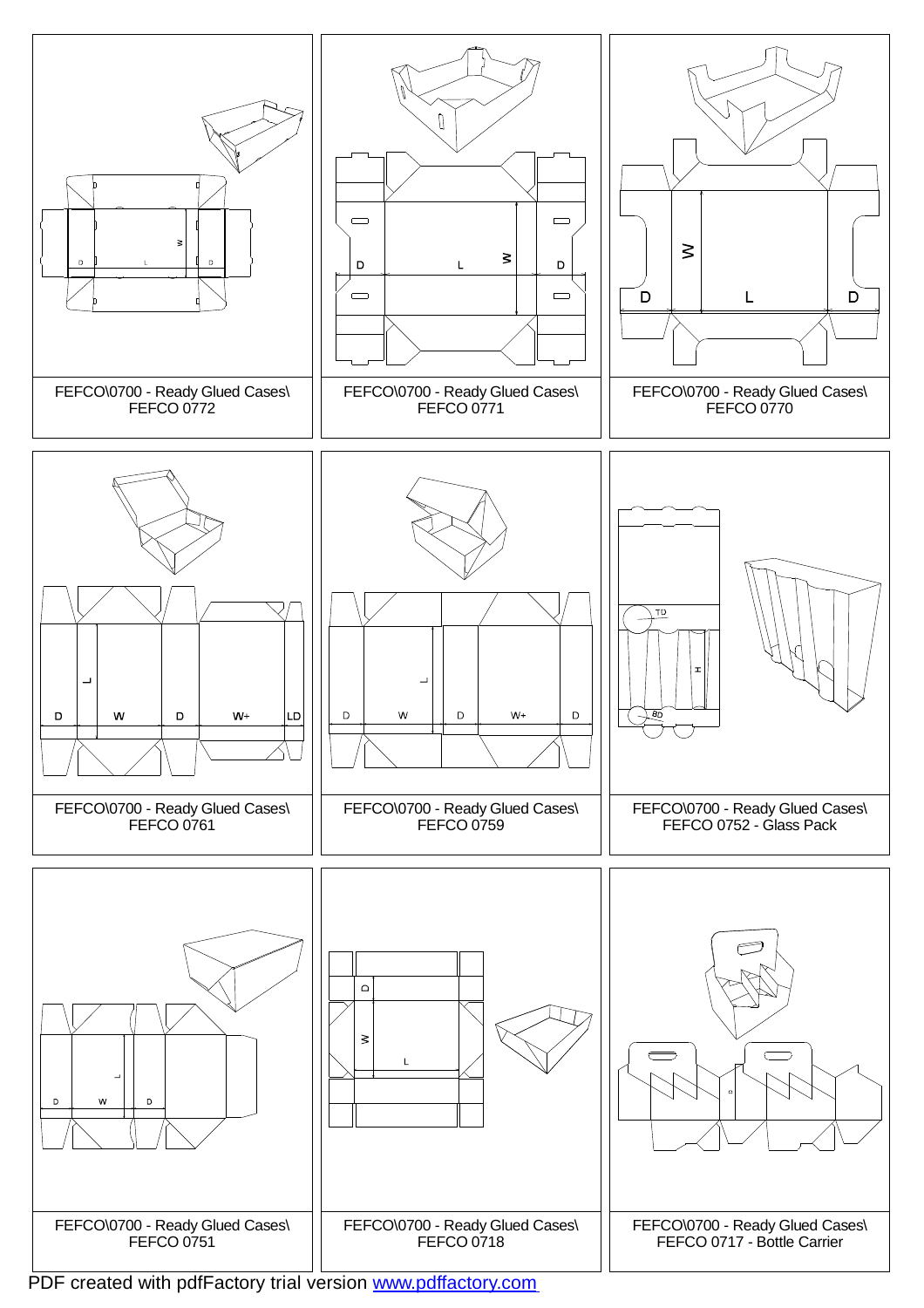![](_page_14_Figure_0.jpeg)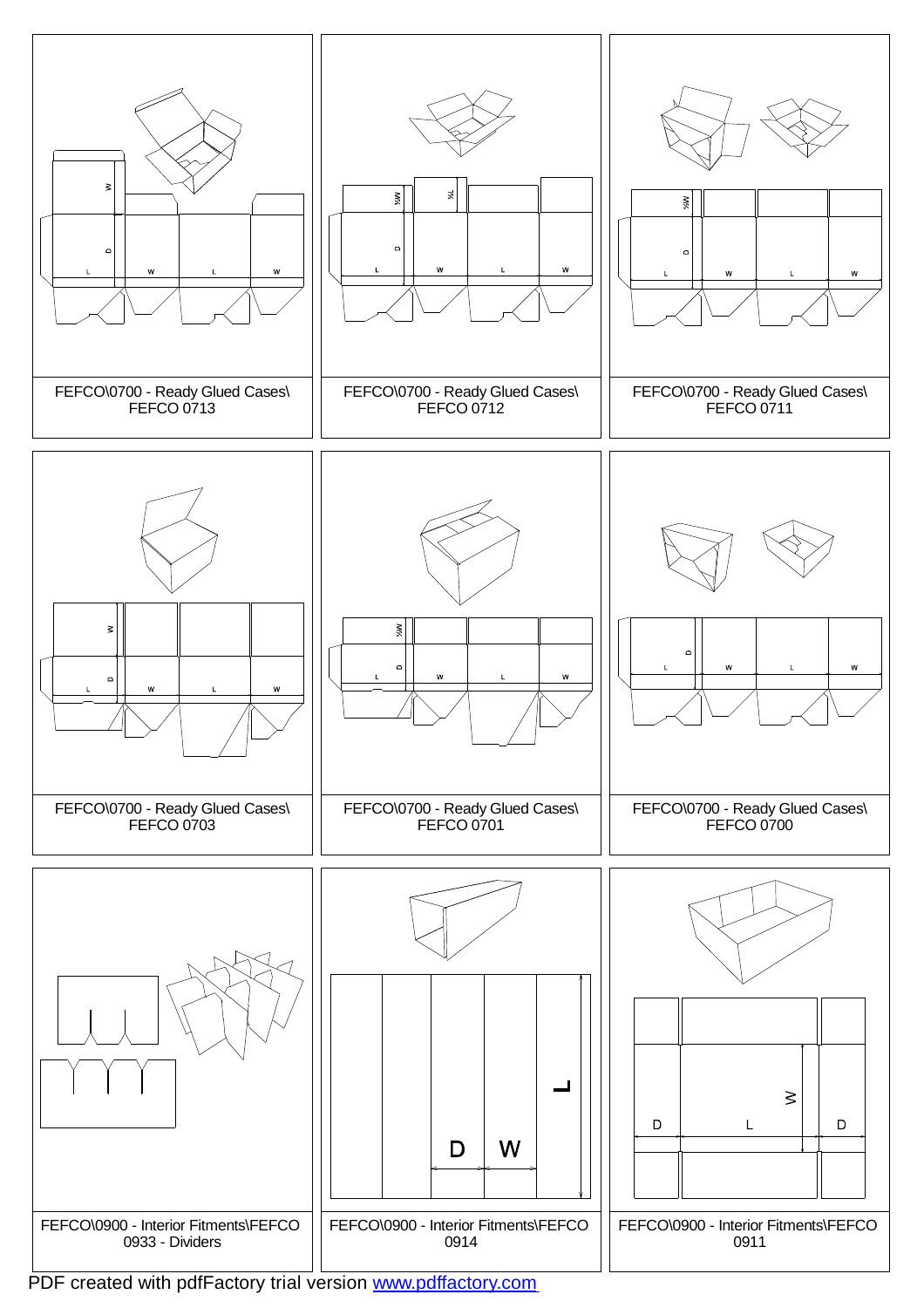![](_page_15_Figure_0.jpeg)